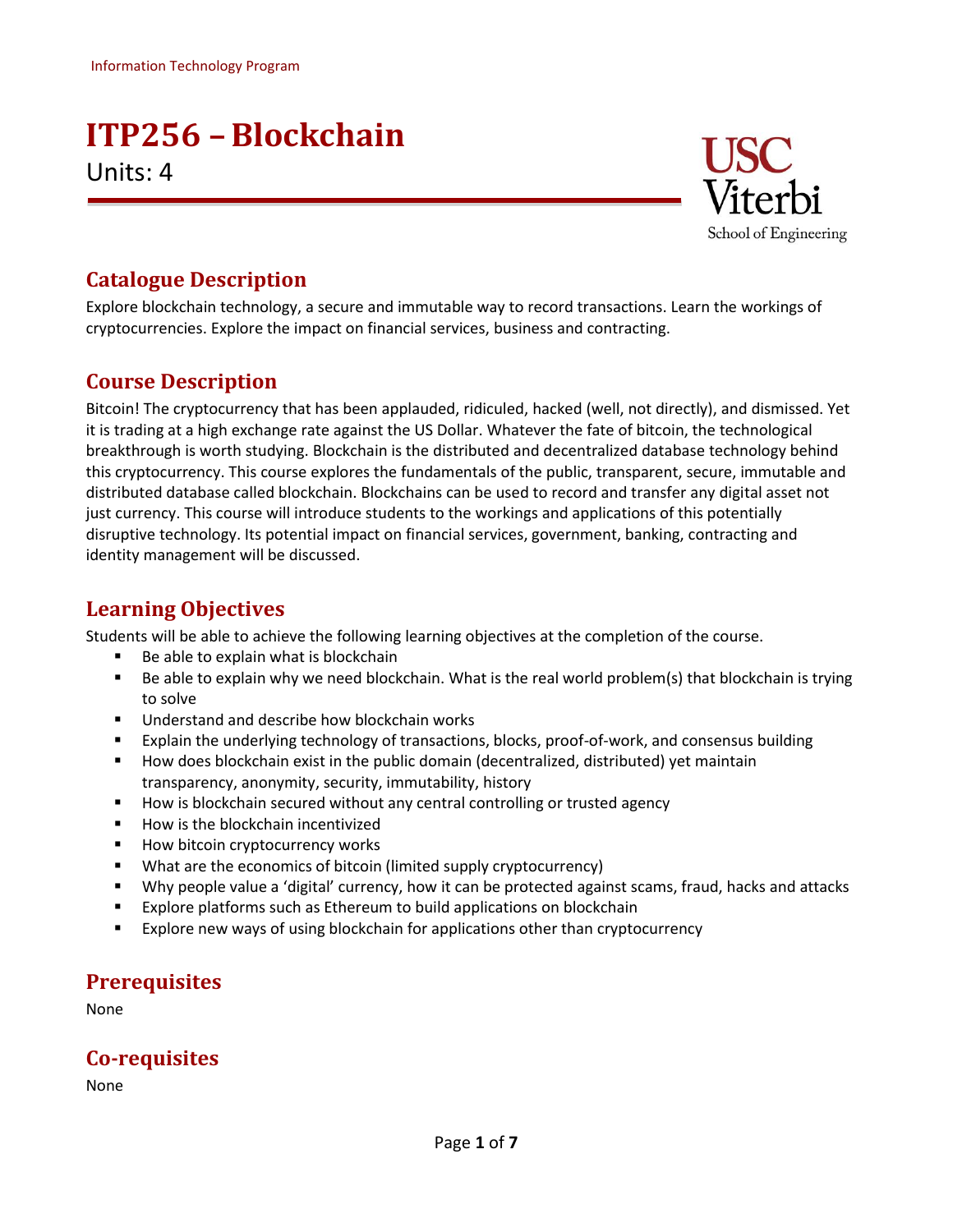Information Technology Program

### **Concurrent Enrollment**

None

#### **Recommended Preparation**

None

#### **Lecture**

Time: 2 x 110 minute lectures per week Room: TBD

#### **Instructor**

**Name**: Nitin Kalé, Associate Professor of Engineering Practice, Viterbi School of Engineering **Office**: Olin Hall of Engineering 412 **Office Hours**: TBD **Contact Info:** [kale@usc.edu](mailto:kale@usc.edu) | (213) 740-7083

## **Teaching Assistant(s)**

**Name**: TBD **Office:** TBD **Office Hours:** TBD **Contact Info**: TBD

## **IT Help**

**IT Support**: Provided by Viterbi IT **Hours of Service**: 8am – 5pm M-F **Walk-in**: DRB 205 **Phone**: (213) 740-0517 **Email**: [engrhelp@usc.edu](mailto:engrhelp@usc.edu)

## **Course Notes**

Lectures are delivered face to face in classroom. Lectures are not recorded so attendance is strongly recommended. All course materials will be made available through Blackboard. These include –

- Lecture slides
- Homework Assignments
- Readings
- Software details and instructions for accessing Viterbi Virtual Lab
- Grades and feedback
- In-office and online office hours
- Online discussion forums will be used for out-of-class discussions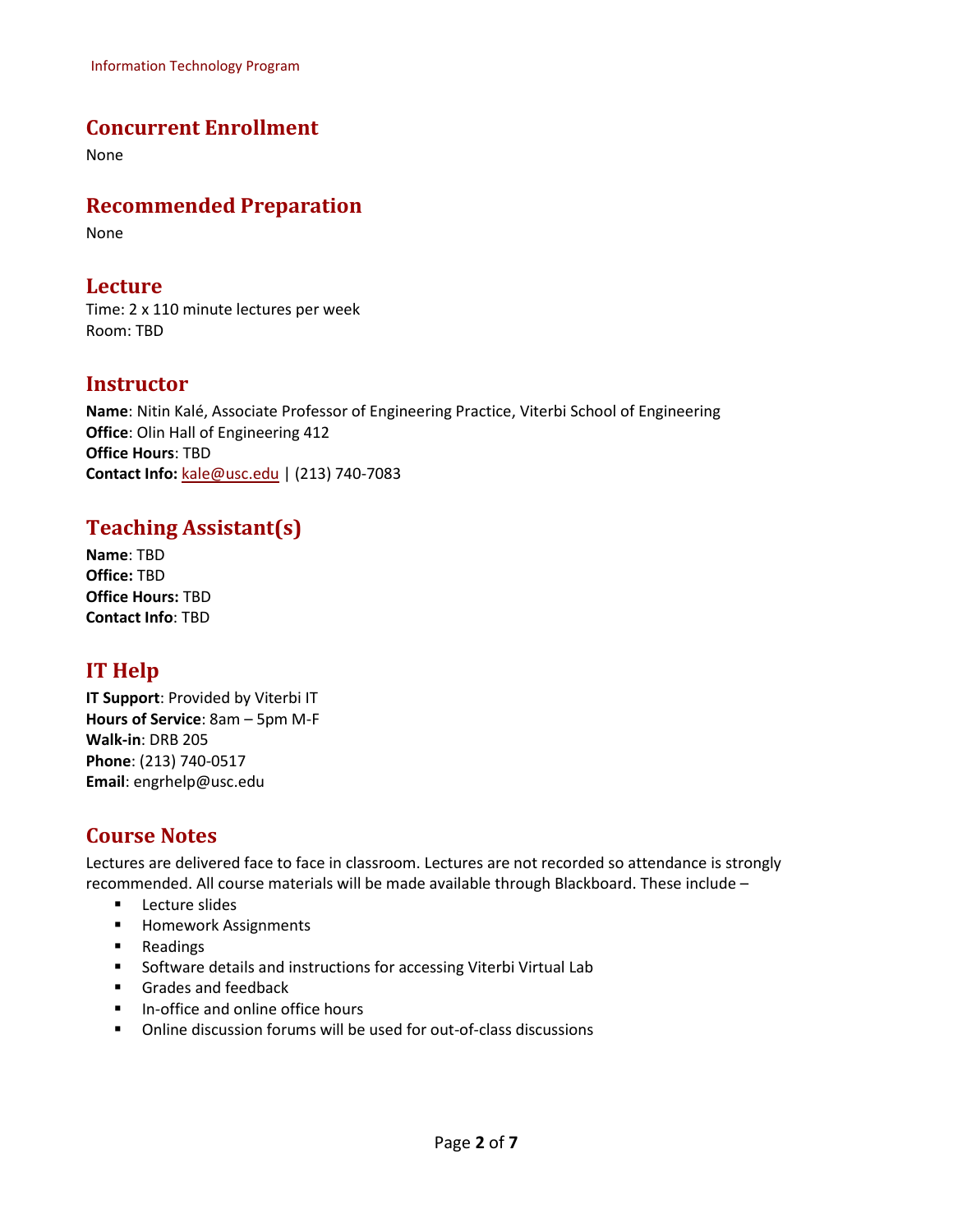## **Technology Proficiency and Hardware/Software Required**

The assignments for this class will include both reading assignments as well as hands-on computer assignments. Tools for doing the computer based assignments will be provisioned through a virtual lab from Viterbi Information Technology (VIT). Students will be able to use their personal computer to access the virtual lab at any time during the semester. Students *must* bring their laptop computers to lecture sessions to participate in hands-on activities. Students will be given tutorials to gain familiarity with software tools.

## **Required Readings and Supplementary Materials**

#### **Textbook**

- **Title:** Bitcoin and Cryptocurrency Technologies: A Comprehensive Introduction
- **Author:** Arvind Narayanan (AN)
- **Publisher:** Princeton University Press (July 19, 2016)
- **ISBN-10:** 0691171696
- **ISBN-13:** 978-0691171692

#### **Draft version of textbook can be downloaded here -**

[https://d28rh4a8wq0iu5.cloudfront.net/bitcointech/readings/princeton\\_bitcoin\\_book.pdf](https://d28rh4a8wq0iu5.cloudfront.net/bitcointech/readings/princeton_bitcoin_book.pdf)

#### • **Supplementary Materials**

• Additional reading materials will be assigned and provided through Blackboard

#### **Description and Assessment of Assignments**

**Homework**: Most homework is computer based. Homework should be turned in to Blackboard on time. Grading will be based on completeness, accuracy, and timeliness. Feedback will be provided through Blackboard. These are individual effort assignments.

**Exams:** Two exams. They are written, in-class tests.

**Final Project:** Final project is a team based project (teams of 3 students each). The final project will entail the application of blockchain technology to non-currency use cases. Students will use the Ethereum platform to propose and design this application. Although no coding will be required, the algorithm for the application must be designed as part of the final project.

#### **Grading of final project:** D

| Design                       | 40% |
|------------------------------|-----|
| Validation                   | 30% |
| Viability and incentivizing* | 30% |

\* Viability, in this project, means if the blockchain application has potential for success in terms of adoption, resistance to hacking, sustainable population interest, and sufficient business investment.

Incentivizing, in this project, means if the blockchain application has the potential to attract independent 'miners' without whom the blockchain does not progress. Miners expend computational power to mine for rewards and get to update the blockchain as a database of permanent record.

### **Grading Breakdown**

The weight of graded material during the semester is listed below. The points for each category of assessment will be posted on Blackboard during the semester.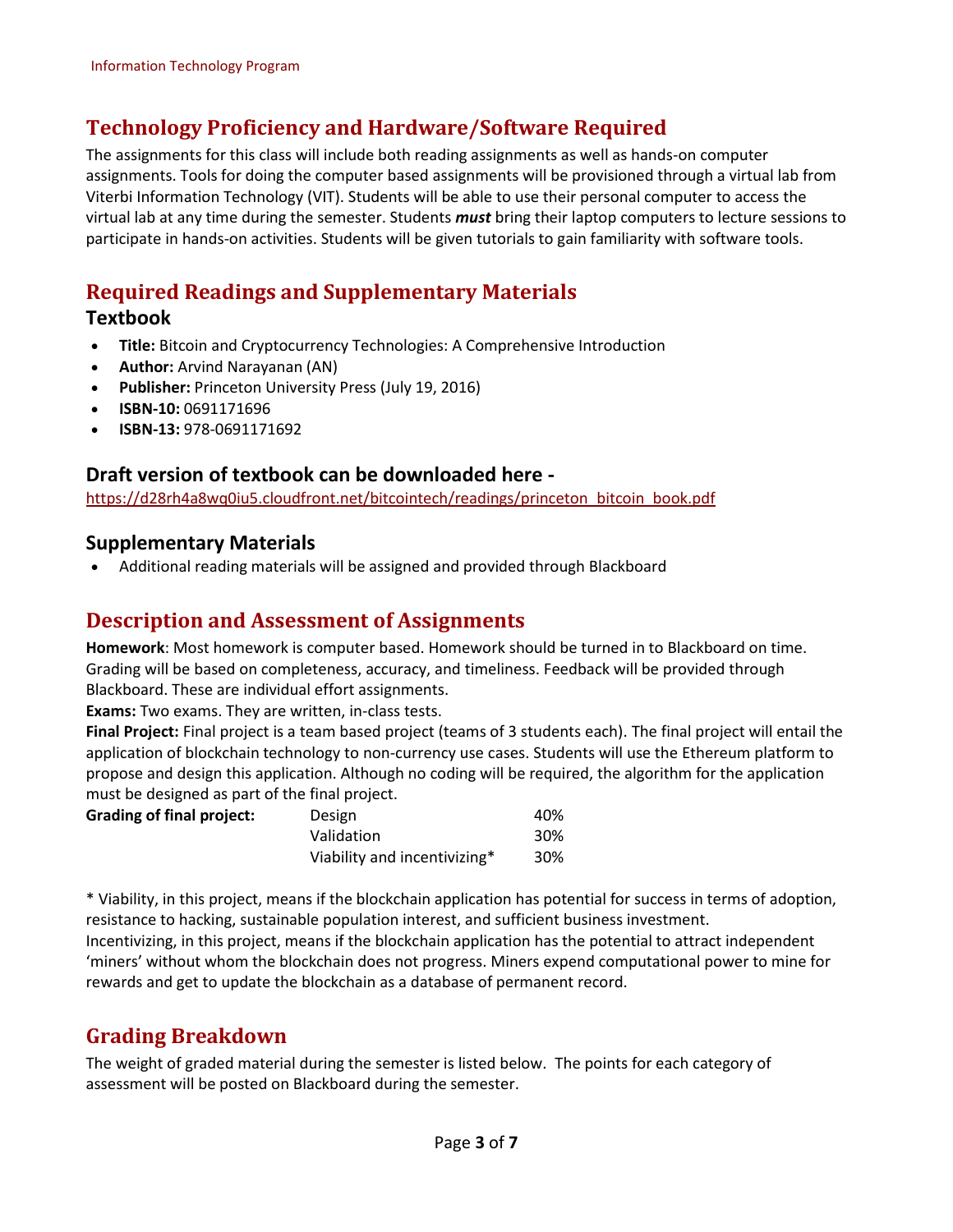*No extra credit assignments will be offered.*

| Category             | % of Grade |
|----------------------|------------|
| Homework             | 35         |
| <b>Final Project</b> | 15         |
| Exam I               | 25         |
| Exam II              | 25         |
| Total                | 100        |

#### **Grading Scale**

Course final grades will be determined using the following scale

| А  | 95-100       |
|----|--------------|
| А- | 90-94        |
| B+ | 87-89        |
| B  | 83-86        |
| B- | 80-82        |
| C+ | 77-79        |
| C  | 73-76        |
| C- | 70-72        |
| D+ | 67-69        |
| D  | 63-66        |
| D- | 60-62        |
| F  | 59 and below |
|    |              |

#### **Assignment Submission Policy**

It is the responsibility of the student to make sure problem solution and assignment are turned in on time. Make sure you follow the procedures outlined in each assignment (Blackboard submissions).

Late assignment submissions will be subject to a late penalty of 25% per day. No assignments will be accepted later than four days from the due date.

### **Additional Policies**

No make-up exams (except for documented medical, family emergencies or religious observation) will be offered nor will there be any changes made to the Final Exam schedule, except as permitted by university rules. Lecture attendance is not mandatory however it is recommended that students not miss any lecture.

### **Grading Timeline**

Every effort will be made to provide Grades and feedback within 7 business days of the assignment deadline.

### **Incomplete and Missing Grades**

Excerpts for this section have been taken from the University Grading Handbook, located at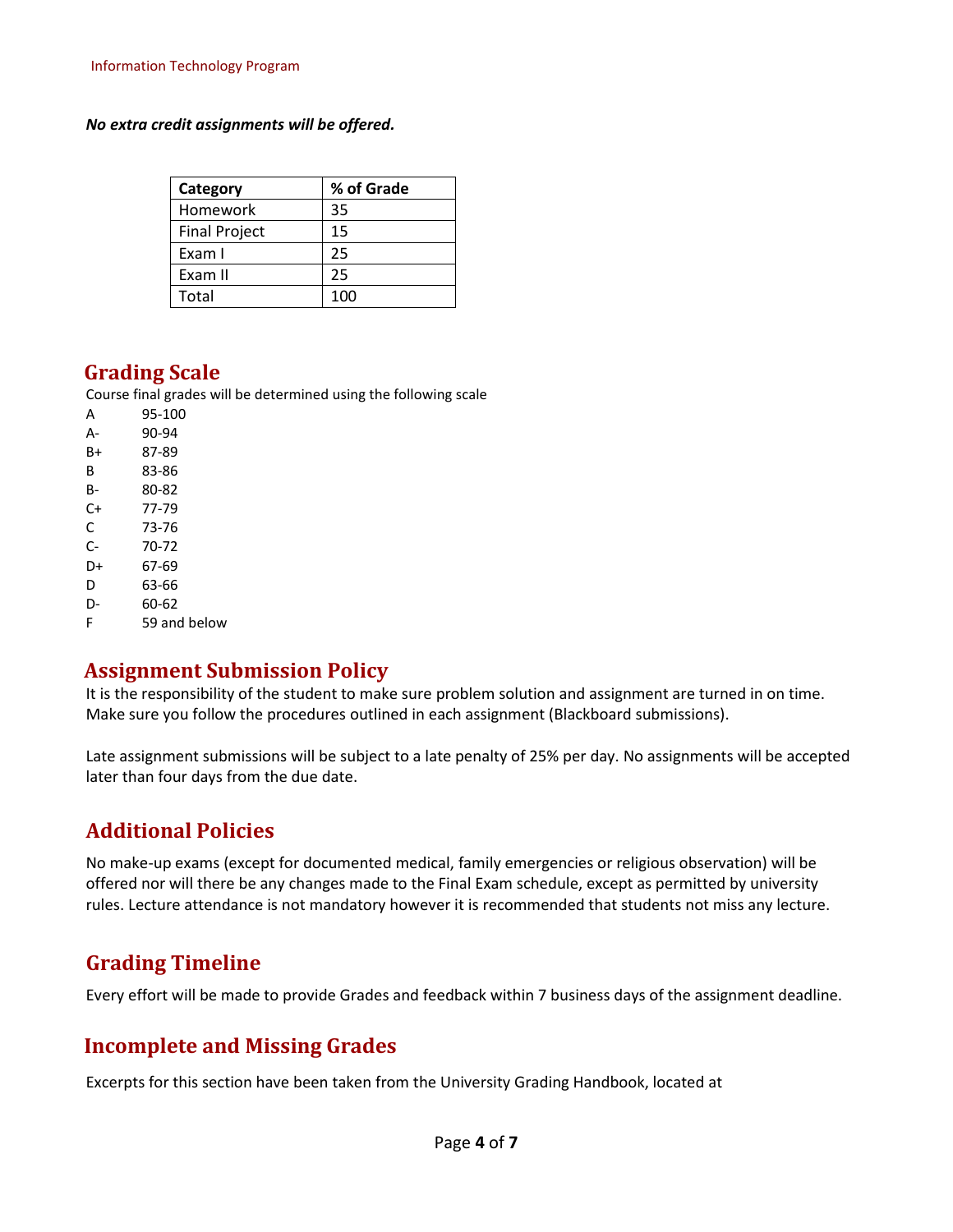[http://www.usc.edu/dept/ARR/grades/gradinghandbook/index.html.](http://www.usc.edu/dept/ARR/grades/gradinghandbook/index.html) Please see the link for more details on this and any other grading concerns.

A grade of Missing Grade (MG) "should only be assigned in unique or unusual situations… for those cases in which a student does not complete work for the course before the semester ends. All missing grades must be resolved by the instructor through the Correction of Grade Process. One calendar year is allowed to resolve a MG. If an MG is not resolved [within] one year the grade is changed to [Unofficial Withdrawal] UW and will be calculated into the grade point average a zero grade points.

A grade of Incomplete (IN) "is assigned when work is no completed because of documented illness or other 'emergency' occurring after the twelfth week of the semester (or 12th week equivalency for any course scheduled for less than 15 weeks)."

# **Blockchain ITP 256 (4 units)**

| Course Outline |                |                          |                               |                        |                 |
|----------------|----------------|--------------------------|-------------------------------|------------------------|-----------------|
| <b>Week</b>    | <b>Lecture</b> | <b>Topic</b>             | <b>Reading</b>                | <b>Homework</b>        | <b>Due Date</b> |
| $\mathbf{1}$   | $\mathbf{1}$   | From Bullae to Bitcoin:  | https://sites.utexas.edu/dsb/ | HW1: Questions on      | End of          |
|                |                | Course introduction      |                               | ledgers, accounting    | Week 2          |
|                |                | and motivation           |                               | and origins of writing |                 |
|                | $\overline{2}$ | History of money         | Lecture notes                 |                        |                 |
| $\overline{2}$ | $\overline{3}$ | Landmark technological   | Lecture notes                 | HW2: Questions on      | End of          |
|                |                | advances                 |                               | forms of money in      | Week 3          |
|                |                |                          |                               | history                |                 |
|                | 4              | Introduction to peer-to- | Narayanan: Chapter 1          |                        |                 |
|                |                | peer networks            | Read Nakamoto Paper           |                        |                 |
| 3              | 5              | The birth of Bitcoin     | Narayanan: Chapter 1          | HW3: Questions on      | End of          |
|                |                |                          |                               | earlier attempts at    | Week 4          |
|                |                |                          |                               | digital money.         |                 |
|                | 6              | Features of bitcoin      | Narayanan: Chapter 2          |                        |                 |
| $\overline{4}$ | $\overline{7}$ | Hash cryptography        | Narayanan: Chapter 1          | HW4: Hands-on          | End of          |
|                |                |                          |                               | exercises with         | Week 5          |
|                |                |                          |                               | SHA256.                |                 |
|                |                |                          |                               | Demonstrate            |                 |
|                |                |                          |                               | properties of hash     |                 |
|                |                |                          |                               | functions              |                 |
|                | 8              | Basics of peer-to-peer   | Narayanan: Chapter 3          |                        |                 |
|                |                | transactions             |                               |                        |                 |
| 5              | 9              | Digital signatures       | Narayanan: Chapter 3          | HW5: Create digital    | End of          |
|                |                |                          |                               | signatures using       | Week 6          |
|                |                |                          |                               | ECDSA and SHA256.      |                 |
|                |                |                          |                               | Questions on digital   |                 |
|                |                |                          |                               | signatures and the     |                 |
|                |                |                          |                               | working of ECDSA.      |                 |
|                | 10             | <b>ECDSA</b>             | Narayanan: Chapter 3          |                        |                 |

## **Course Outline**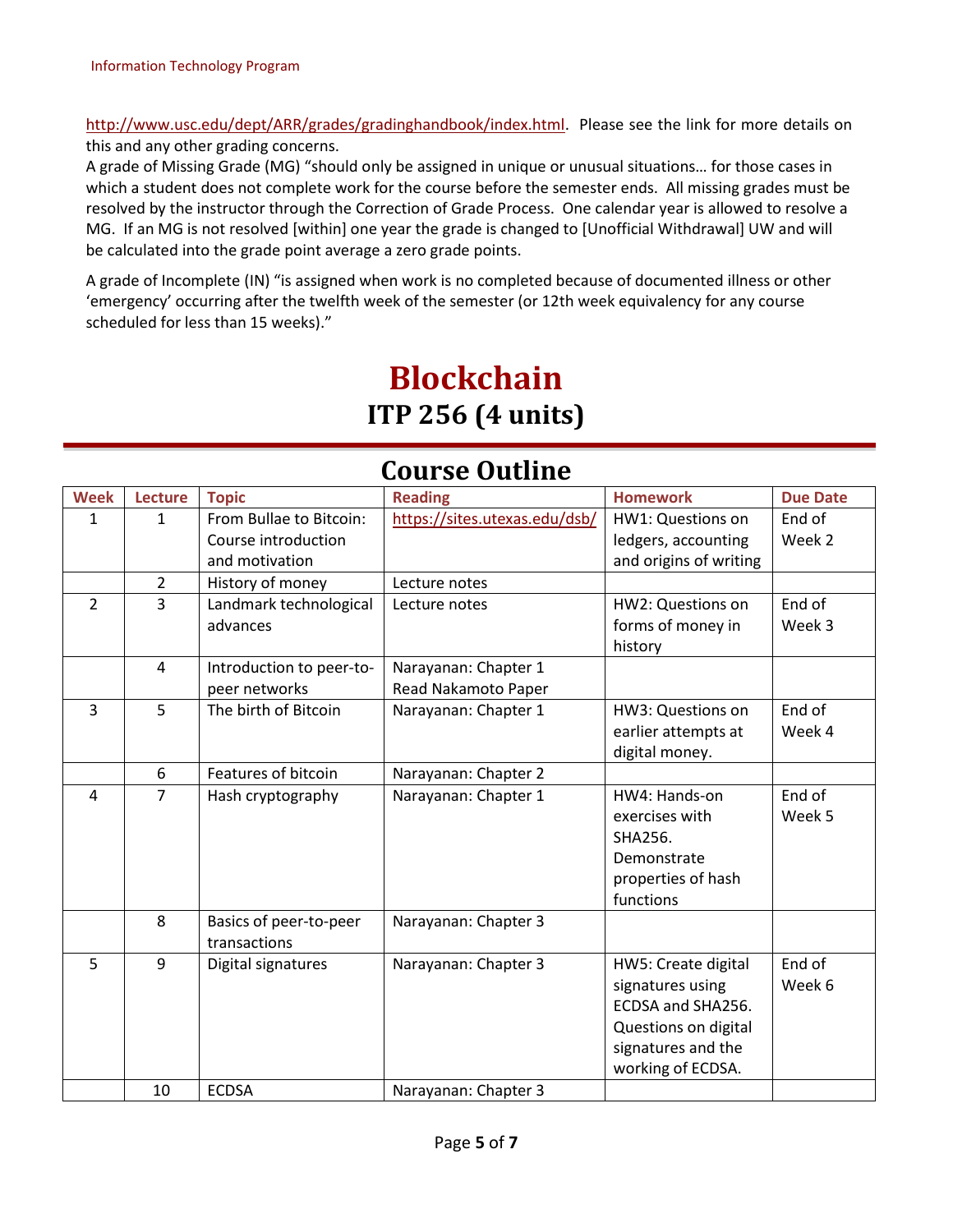| 6              | 11                | <b>Blocks</b>                          | Narayanan: Chapter 2    | HW6: Install/explore<br>the bitcoin<br>blockchain.<br>Questions on<br>blockchain.         | End of<br>Week 7  |
|----------------|-------------------|----------------------------------------|-------------------------|-------------------------------------------------------------------------------------------|-------------------|
|                | 12                | Merkle trees                           | Narayanan: Chapter 2    |                                                                                           |                   |
| $\overline{7}$ | 13                | Blockchain                             | Narayanan: Chapter 2    | HW7: Questions on<br>merkle proofs                                                        | End of<br>Week 8  |
|                | 14                | Blockchain contd.                      | Narayanan: Chapter 2    |                                                                                           |                   |
| 8              | 15                | Byzantine generals'<br>problem         | Lecture notes           | HW8: How does<br>bitcoin solve BGP.                                                       | End of<br>Week 9  |
|                | 16                | Exam I                                 |                         |                                                                                           |                   |
| 9              | 17                | Mining and<br>incentivizing blockchain | Narayanan: Chapter 5    | HW9: Compute<br>mining difficulty, bits<br>and target for bitcoin<br>blockchain           | End of<br>Week 10 |
|                | 18                | Mining difficulty                      | Narayanan: Chapter 5    |                                                                                           |                   |
| 10             | 19                | Mining details                         | Narayanan: Chapter 5    | HW10: Cost of<br>mining calculations                                                      | End of<br>Week 11 |
|                | 20                | Consensus building                     | Narayanan: Chapter 5, 8 |                                                                                           |                   |
| 11             | 21                | <b>Bitcoin supply</b>                  | Narayanan: Chapter 3    | HW11: Calculate the<br>bitcoin supply curve,<br>totals, inflation, value                  | End of<br>Week 12 |
|                | 22                | Forks                                  | Narayanan: Chapter 3    |                                                                                           |                   |
| 12             | 23                | How to acquire and<br>store bitcoin    | Narayanan: Chapter 4    | HW12: Install bitcoin<br>wallet. Create a<br>transaction. Create<br>multisig transaction. | End of<br>Week 13 |
|                | 24                | Scalability of bitcoin                 | Narayanan: Chapter 3    |                                                                                           |                   |
| 13             | 25                | How to break bitcoin                   | Narayanan: Chapter 6    | HW13: Questions on<br>various ways to<br>attack bitcoin                                   | End of<br>Week 14 |
|                | 26                | Ethereum                               | Lecture notes           | <b>Final Project</b>                                                                      | Week 16           |
| 14             | 27                | Ethereum contd.                        | Lecture notes           |                                                                                           |                   |
|                | 28                | Blockchain use cases                   | Narayanan: Chapter 9    |                                                                                           |                   |
| 15             | 29                | Blockchain use cases<br>contd.         | Lecture notes           |                                                                                           |                   |
|                | 30                | Exam II                                |                         |                                                                                           |                   |
| 16             | Final Project Due |                                        |                         |                                                                                           |                   |

## **Statement on Academic Conduct and Support Systems**

#### **Academic Conduct:**

Plagiarism – presenting someone else's ideas as your own, either verbatim or recast in your own words – is a serious academic offense with serious consequences. Please familiarize yourself with the discussion of plagiarism in *SCampus* in Part B, Section 11, "Behavior Violating University Standards"